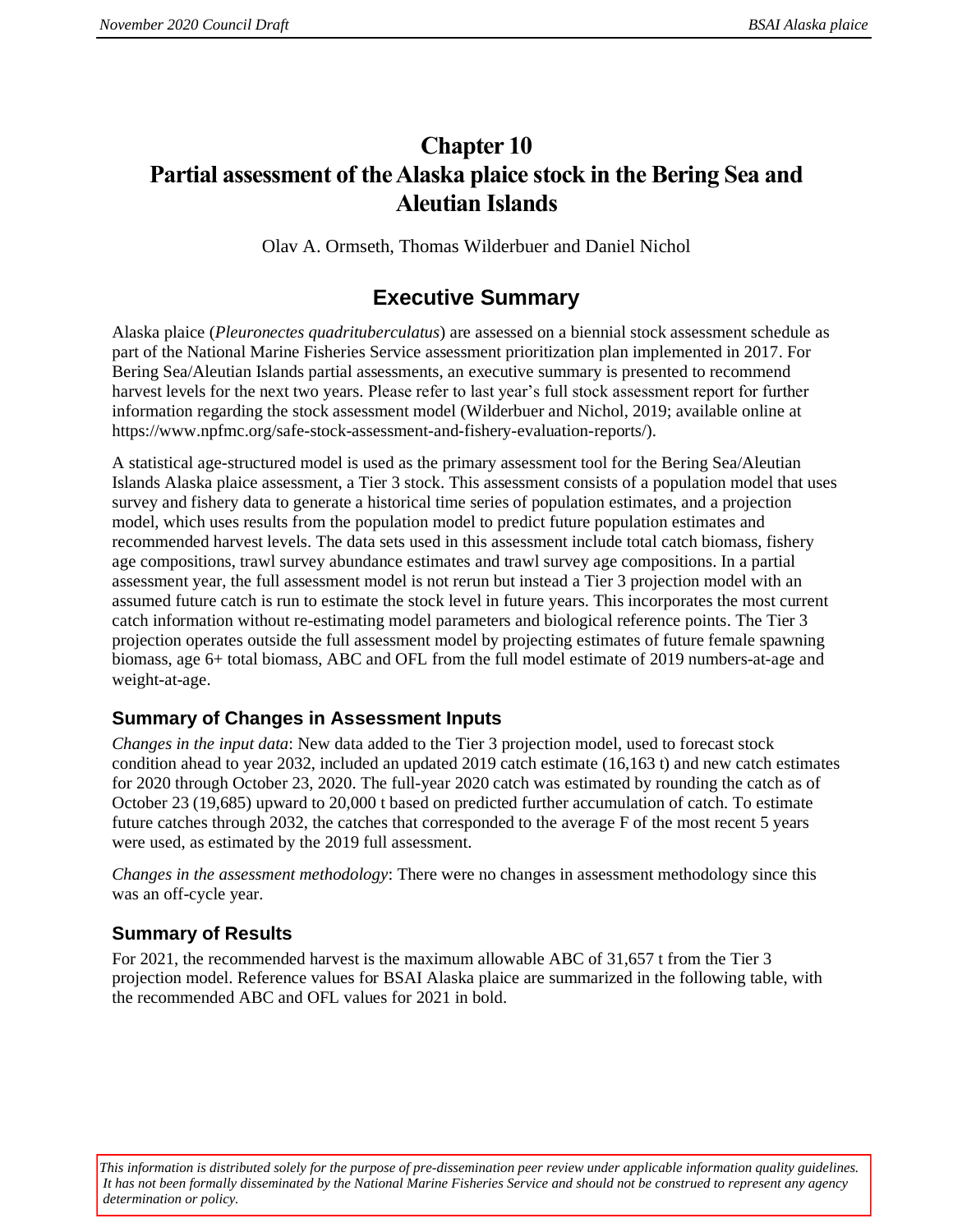|                                    | As estimated or                     |         | As estimated or                     |         |
|------------------------------------|-------------------------------------|---------|-------------------------------------|---------|
|                                    | specified last year for:            |         | recommended this year for:          |         |
|                                    | 2020                                | 2021    | 2021                                | 2022    |
| Quantity                           |                                     |         |                                     |         |
| $M$ (natural mortality rate)       | 0.13                                | 0.13    | 0.13                                | 0.13    |
| Tier                               | 3a                                  | 3a      | 3a                                  | 3a      |
| Projected total $(3+)$ biomass (t) | 428,800                             | 435,700 | 427,587                             | 430,164 |
| Female spawning biomass (t)        | 170,800                             | 161,000 | 166,528                             | 160,150 |
| $B_{100\%}$                        | 333,300                             | 333,300 | 335,172                             | 335,172 |
| $B_{40\%}$                         | 133,300                             | 133,300 | 134,069                             | 134,069 |
| $B_{35\%}$                         | 116,600                             | 116,600 | 117,310                             | 117,310 |
| $F_{OFL}$                          | 0.15                                | 0.15    | 0.160                               | 0.160   |
| $maxF_{ABC}$                       | 0.125                               | 0.125   | 0.132                               | 0.132   |
| $F_{ABC}$                          | 0.125                               | 0.125   | 0.132                               | 0.132   |
| OFL(t)                             | 37,600                              | 36,500  | 37,924                              | 36,928  |
| maxABC(t)                          | 31,600                              | 30,700  | 31,657                              | 30,815  |
|                                    | As determined <i>last</i> year for: |         | As determined <i>this</i> year for: |         |
| <b>Status</b>                      | 2018                                | 2019    | 2019                                | 2020    |
| Overfishing                        | no                                  | n/a     | No                                  | n/a     |
| Overfished                         | n/a                                 | no      | n/a                                 | no      |
| Approaching overfished             | n/a                                 | no      | n/a                                 | no      |

The stock is not being subject to overfishing, is not currently overfished, nor is it approaching a condition of being overfished. The tests for evaluating these three statements on status determination require examining the official total catch from the most recent complete year and the current model projections of spawning biomass relative to  $B_{MSY\%}$  for 2019 and 2020. The estimated total catch for 2020 is 20,000 t, far below the 2020 OFL of 37,600 t; therefore, the stock is not being subjected to overfishing. The estimates of spawning biomass for 2021 and 2022 from the 2019 stock assessment projections are 166,528 t and 160,150 t, respectively. Both estimates are well above the estimate of B35% at 117,310 t and therefore the stock is not currently overfished nor approaching an overfished condition.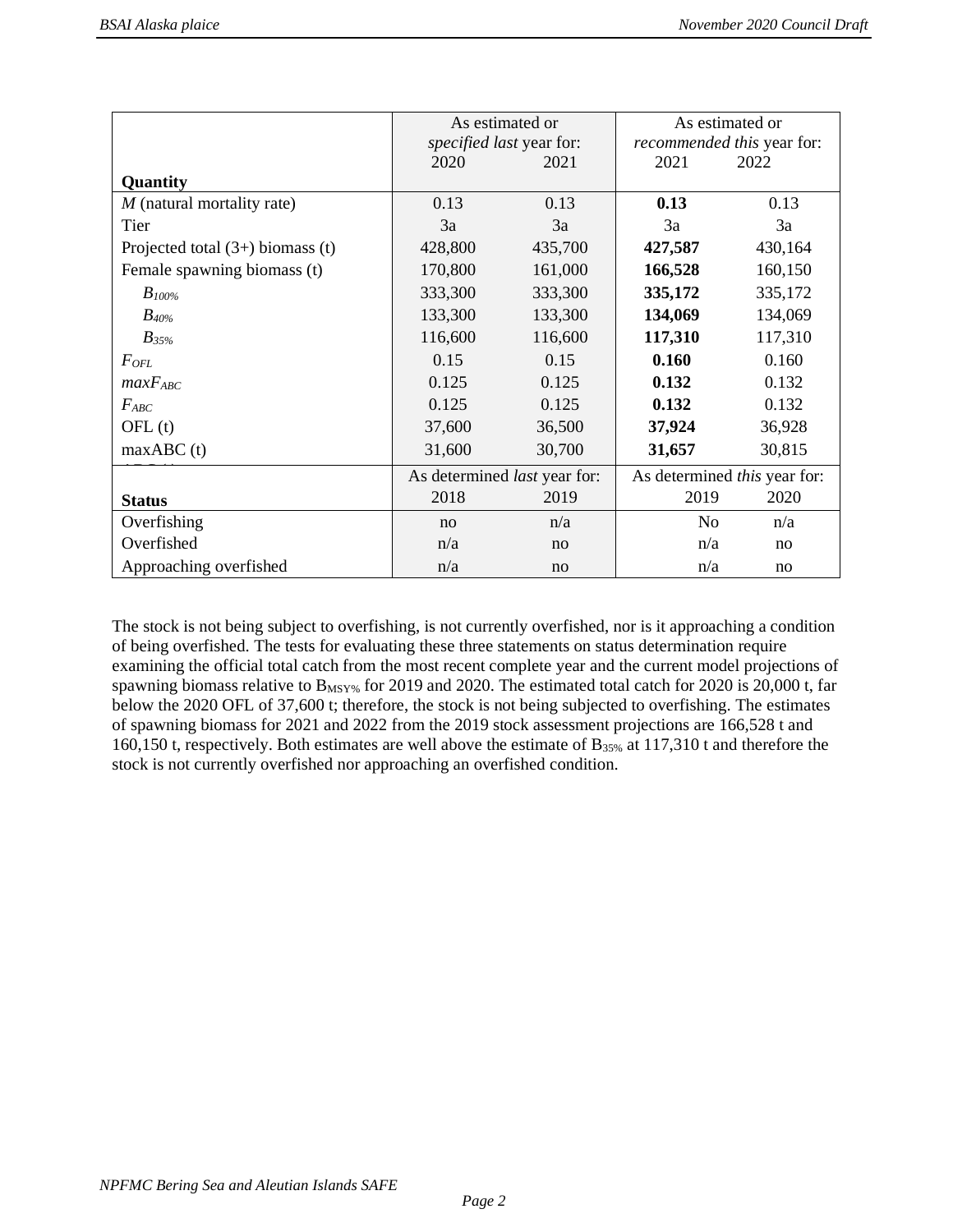### **Fishery Trends**



Figure 1. Alaska plaice catch, ABC, and TAC from 1977-2020. Data are from the NMFS Alaska Regional Office. As of October 23, 2020 the Alaska plaice catch for 2020 was 19,685 t, which is above the 1975-2019 long-term average of 15,825 t but well below the annual ABC in every year. Catches are made throughout the year primarily as bycatch in the yellowfin sole and northern rock sole fisheries. Retention rates are high, estimated at 91% in 2018 and 96% in 2019.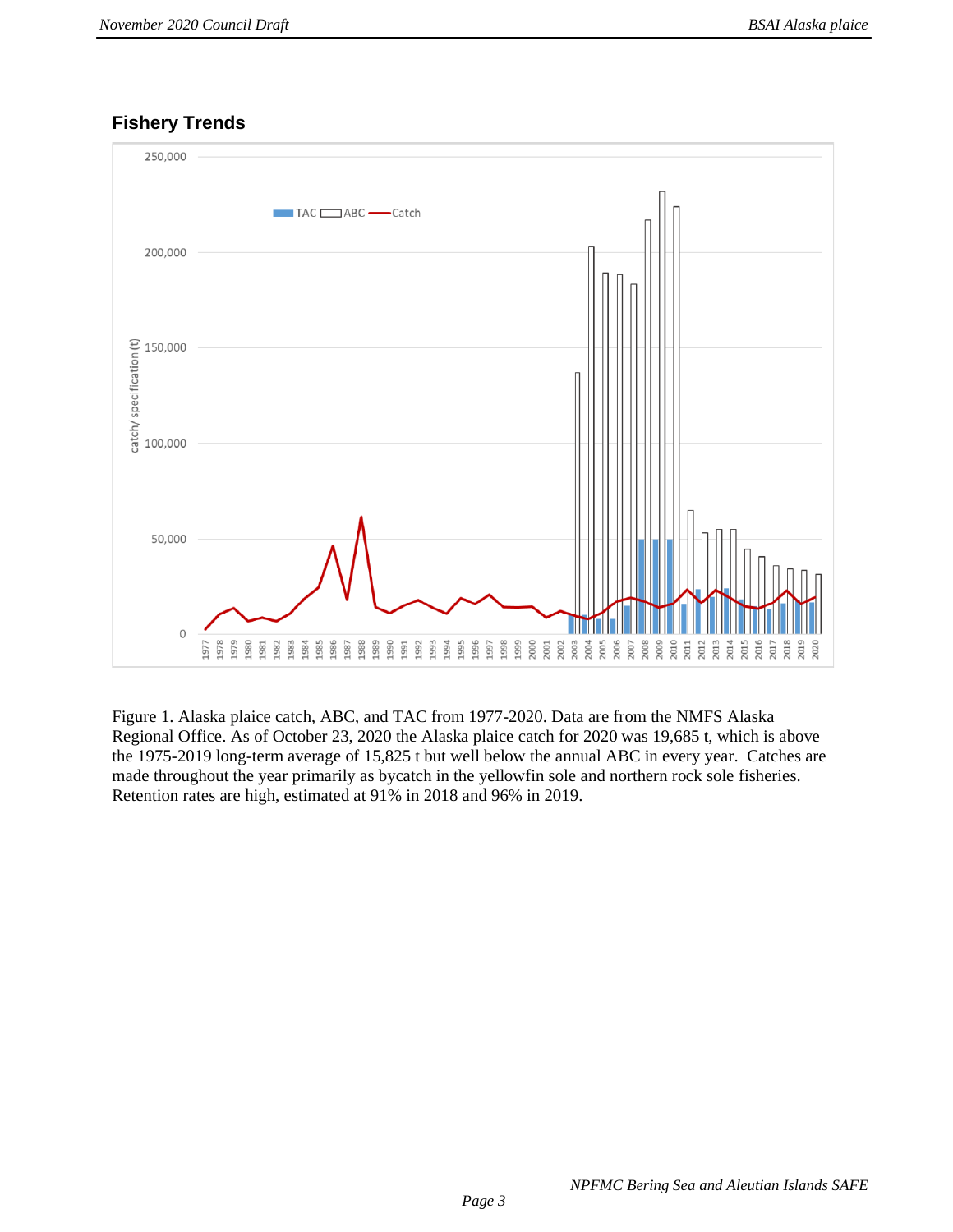#### **Population Trends**



Figure 2. Alaska plaice biomass estimates from the EBS shelf trawl survey, 1982-2019. The 2019 shelf trawl survey abundance estimate decreased 12% from the 2018 estimate and the stock has been at a lower level relative to the time-series for the past 5 years. No survey was conducted in 2020 due to the coronavirus pandemic.



Figure 3. Projected spawning biomass of Alaska plaice in the BSAI. The Alaska plaice stock is projected to remain above the B*35%* level of female spawning biomass while declining over the next several years.